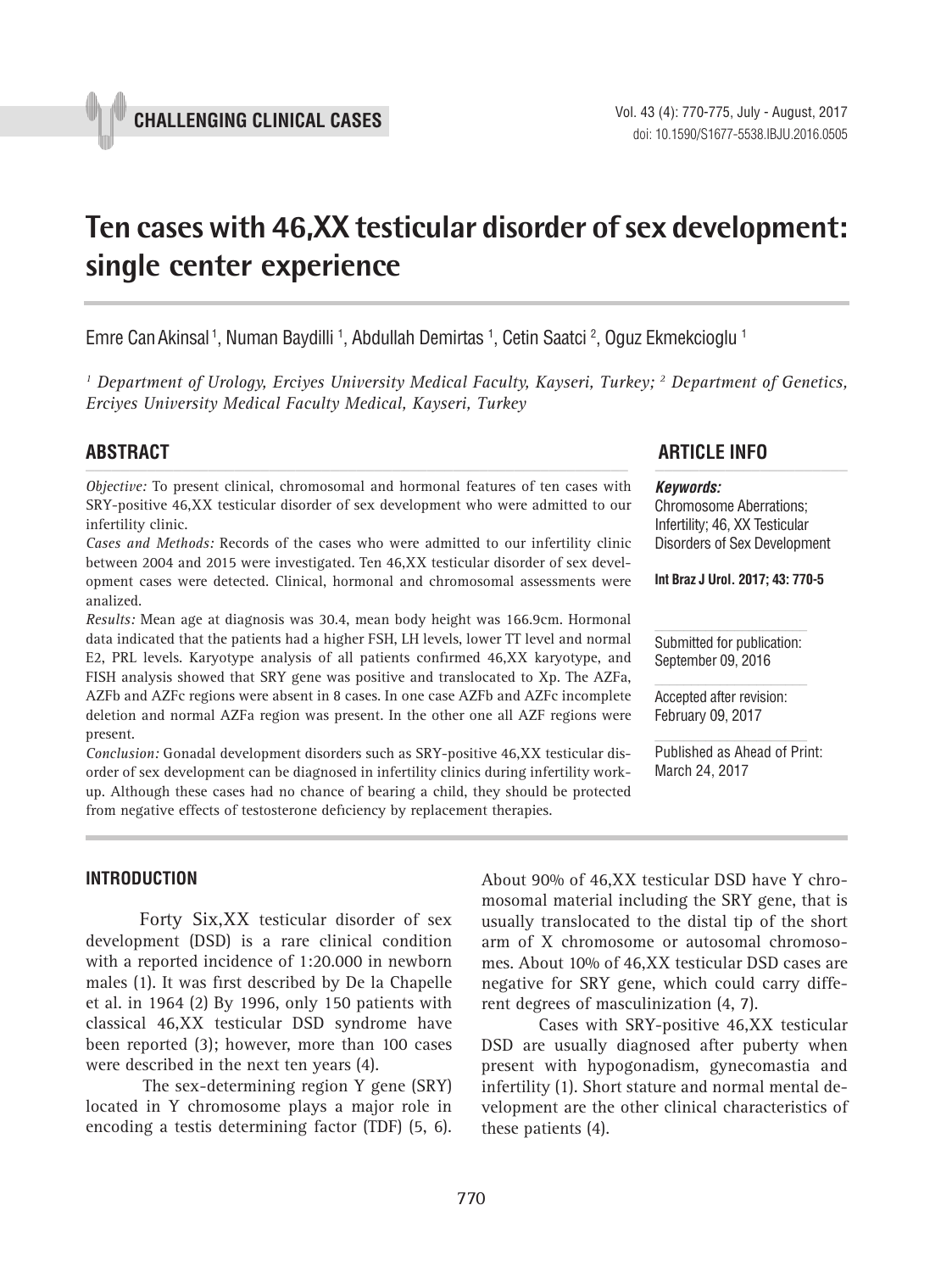In this retrospective study, we analized clinical, chromosomal and hormonal features of ten cases with SRY-positive 46,XX testicular DSD who were admitted to our infertility clinic.

#### **CASES AND METHODS**

Records of the cases who were admitted to our infertility clinic between 2004 and 2015 were investigated. Ten 46,XX testicular DSD cases were detected.

Medical/family history and detailed physical examination records, body mass indexes, presence of parenteral consanguinity, records of each testicular volume measured with Prader orchidometer, serum levels of follicle-stimulating hormone (FSH), luteinizing hormone (LH), estradiol (E2), prolactin (PRL), total testosterone (TT), semen analysis results, karyotype and molecular analysis results and Dual-energy X-ray absorptiometry (DEXA) reports, if present, were assessed retrospectively.

Samples of peripheral blood (3mL) for chromosomal analysis were collected into 0.3mL heparin containing injectors. Conventional method was used on the lymphocyte cultures for karyotype analysis. By G band staining technique 550 level bands were obtained and twenty metaphases were counted.

The probe mix containing SRY gene, Yp11.31 locus specific probe, labelled in red, and control probes for the X centromere (DXZ1), labelled in blue, and for chromosome Y (DYZ1, the heterochromatic block at Yq12), labelled in green which was used for FISH analysis was purchased from Cytocell (Oxford Gene Technology, UK). After the harvest of cultured blood samples and FISH slide preparation, probe mix was applied according to the manufacturer's instructions, and materials were examined by using the Nikon, ECLIPSE E1000 fluorescent microscope (Tokyo, Japan) and analized with the CytoVision software (CytoVision, AB Imaging, Germany).

Samples of peripheral blood for sequence analysis were collected into commercially available EDTA-treated tubes. DNA was isolated from peripheral blood samples drawn from control, and study groups using High Pure Polymerase chain reaction (PCR) Template Preparation Kit (Roche Applied Science). After amplifying AZF regions by using PCR mixture containing 10xPCR Buffer 5µL, 2.5mM dNTP 3µL, 25mM MgCl 3µL, 10pmol Primer-1 3µL, 10pmol Primer-2 3µL, Taq DNA polymerase 0.5µL, DNA 5µL and completed to total volume of 50µL by adding water. Primers are specific to AZFa (sy81p1, sy81p2, sy82p1, sy82p2, sy84p1, sy84p2), AZFb (sy127p1, sy127p2, sy142p1, sy142p2, sy164p1, sy164p2, rbm1p1, rbm1p2), and AZFc (sy254p1, sy254p2, sy255p1, sy255p2, sy277p1, sy277p2, cdyp1, cdyp2, bpy2p1, bpy2p2) regions and were used separately in mixture. After 40 cycles of PCR by using "94ºC 40 seconds, 58ºC 40 seconds, 72ºC 45 seconds" program, final product was loaded to 2% agarose gel. After electrophoresis, gel was examined by using UV transilluminator for absence or presence, location and, size of bands.

The medical ethics committee of Erciyes University approved this study and informed consent was obtained from all patients.

### **RESULTS**

In our ten cases, mean age at diagnosis was 30.4, mean body height was 166.9cm (lower than general population), mean body weight was 72.6kg, mean BMI was 26.02. Semen analysis showed azoospermia and average semen volume was 1.68mL. All cases had small testicular volumes. Mean testicular volume was 3.1mL for right testes and 2.5mL for left testes. Detailed general characteristics of the cases are presented in Table-1.

Two of the patients (patients 3, 10) had prior orchiopexy operation in their medical history and one of them (patient 3) had parental consanguinity. All patients had no family history for genetic disorders.

Four patients (patients 1, 5, 9, 10) had decreased axillary and pubic hair and one patient (patient 5) had gynecomastia Tanner stage III.

Hormonal data indicated that the patients had a higher FSH, LH levels, lower TT level and normal E2, PRL levels (Table-2).

Three patients had dual-energy x-ray absorptiometry (DEXA) assessment. First one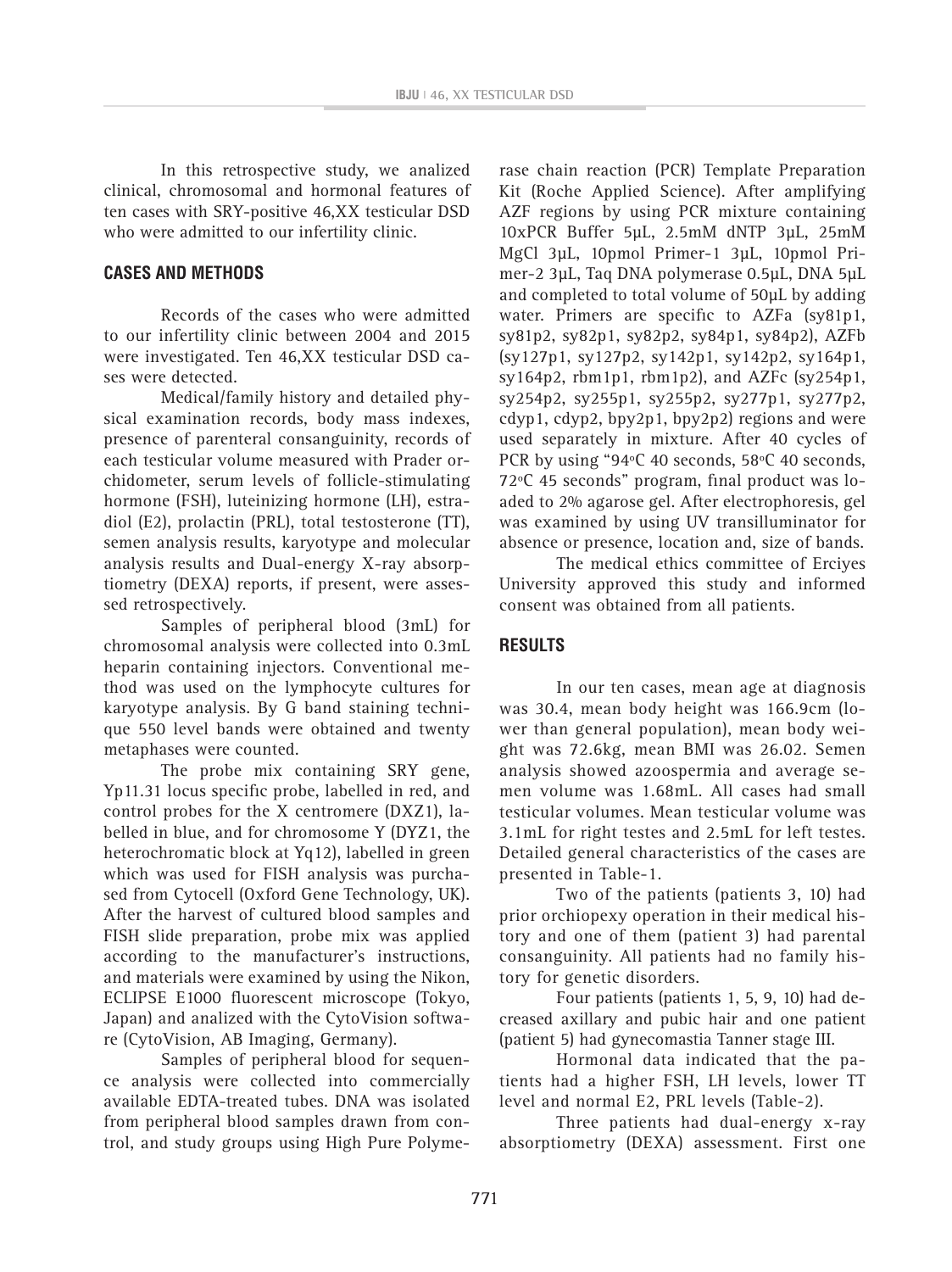| Cases | Age     | Height | Weight | <b>BMI</b> | $TV(R/L)$ (mL) | EV   |
|-------|---------|--------|--------|------------|----------------|------|
|       | (years) | (cm)   | (kg)   | (kg/m2)    |                | (mL) |
|       | 26      | 170    | 63     | 21.8       | 6/5            | 2.4  |
| 2     | 31      | 167    | 72     | 25.8       | 2/2            | 2.5  |
| 3     | 28      | 169    | 71     | 24.9       | 5/1            | 1.6  |
| 4     | 30      | 170    | 72     | 24.9       | 2/2            | 1.1  |
| 5     | 39      | 161    | 74     | 28.5       | 3/3            | 2    |
| 6     | 40      | 168    | 81     | 28.7       | 5/4            | 2.5  |
|       | 30      | 162    | 66     | 25.1       | 4/3            | 3.2  |
| 8     | 28      | 165    | 68     | 25         | 1/1            | 0.2  |
| 9     | 24      | 163    | 66     | 24.8       | 1/1            | 0.1  |
| 10    | 28      | 174    | 93     | 30.7       | 2/3            | 1.2  |
| Mean  | 30.4    | 166.9  | 72.6   | 26.02      | 3.1/2.5        | 1.68 |

**Table 1 - Clinical data and semen volume analysis.**

**BMI =** Body Mass Index; **TV =** Testicular Volume; **EV =** Ejaculate Volume; **R =** Right; **L =** Left

**Table 2 - Hormonal status of the patients.**

|                 | <b>FSH</b>       | LH               | E <sub>2</sub>   | TT                  | PRL            |
|-----------------|------------------|------------------|------------------|---------------------|----------------|
| Cases           | (mIU/mL)         | (mIU/mL)         | (pg/mL)          | (ng/dL)             | (ng/mL)        |
|                 | 58.1             | 42.2             | 52.0             | 183.0               | 5.6            |
| 2               | 36.0             | 16.8             | 57.9             | 376.0               | 3.5            |
| 3               | 35.4             | 9.5              | 48.6             | 94.4                | 8.1            |
| 4               | 17.9             | 10.3             | 24.6             | 272.7               | 7.9            |
| 5               | 37.5             | 16.3             | 24.5             | 96.6                | 6.9            |
| 6               | 36.8             | 9.8              | 53.8             | 290.0               | 5.6            |
|                 | 57.3             | 16.9             | 49.2             | 153.6               | 6.4            |
| 8               | 50.5             | 11.3             | 39.1             | 103.0               | 9.0            |
| 9               | 43.1             | 17.9             | 21.2             | 242.0               | 8.6            |
| 10              | 31.3             | 23.5             | 27.6             | 203.0               | 9.0            |
| Mean and 95% CI | 40.4 (31.5-49.2) | 17.4 (10.4-24.4) | 39.8 (29.7-49.9) | 201.4 (134.0-268.7) | $7.1(5.8-8.3)$ |

**FSH =** Follicle-stimulating Hormone (1.5 -12.4 mIU/mL); **LH =** Luteinizing Hormone (1.7-8.6 mIU/mL); **E2 =** Estradiole (25.8-60.7 pg/mL); **PRL =** Prolactin (4.0-15.2 ng/ mL); **TT =** Total Testosterone (280-800 ng/dL); **95% CI =** Confidence interval of mean References interval of hormones (FSH, LH, E2, PRL, TT) are given in parentheses

(Patient 5) was assessed osteopenic for lumbar vertebraes and femoral neck; second one (Patient 8) was assessed osteopenic for lumbar vertebraes and third one (Patient 7) was assessed osteoporotic for lumbar vertebraes and osteopenic for femoral neck.

Initial karyotyping analysis of all patients were considered as 46,XX with some hesitation because of derivative X chromosomes observed in metaphase fields. After fluorescence in situ hybridization (FISH) analysis, it was revealed that all patients were SRY positive. Next step which was the determination of the presence or the deletion of AZFa, AZFb, and AZFc regions revealed that all these regions were deleted in eight patients, in one patient (patient 9) none of the regions were deleted and in one patient (patient 2) AZFb and AZFc regions were deleted and AZFa was present.

Final karyotype for patients was as 46,XX, final FISH report was written as  $46, XX$  ish der  $(X)$  $t(X;Y)$  (p22.3;p11.3) (SRY+) and AZF region deletion summarized in Table-3. Presumable Ideogram of the chromosomes is given in Figure-1.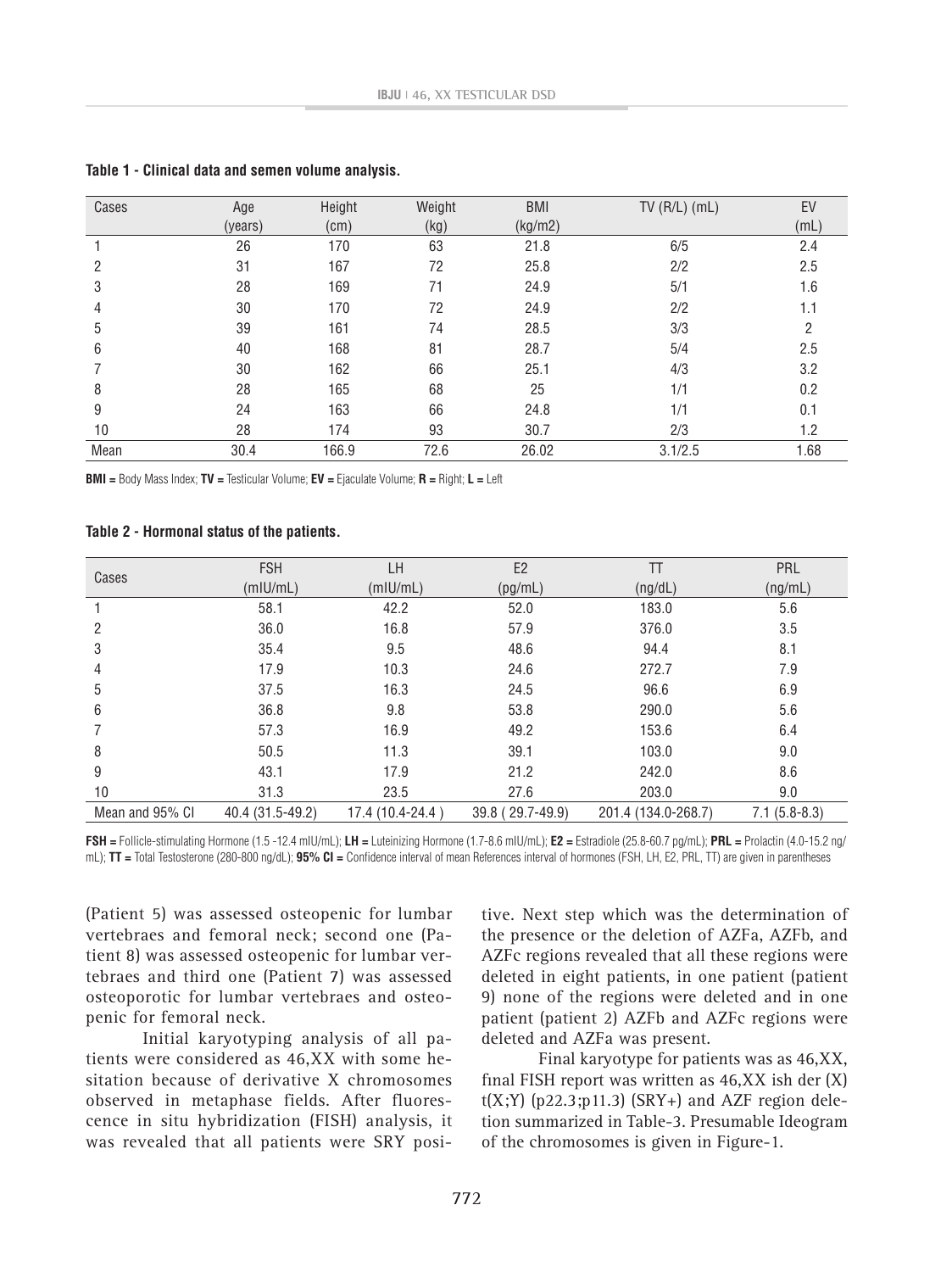| Patient | AZFa      | AZFb                     | AZFc                     |
|---------|-----------|--------------------------|--------------------------|
|         | region    | region                   | region                   |
|         | -         | $\overline{\phantom{a}}$ | $\overline{\phantom{0}}$ |
| ŋ       | $+$       |                          |                          |
| 3       |           |                          |                          |
| 4       |           |                          |                          |
| 5       |           |                          |                          |
| 6       |           |                          |                          |
|         |           |                          |                          |
| 8       |           |                          |                          |
| 9       | $\ddot{}$ | $+$                      | $+$                      |
| 10      |           |                          |                          |

|  |  |  |  |  |  |  | Table 3 - AZF region analysis of the patients. |
|--|--|--|--|--|--|--|------------------------------------------------|
|--|--|--|--|--|--|--|------------------------------------------------|

- deletion of gene region; + presence of gene region

**Figure 1 - Presumable Ideogram of chromosomes.**



**1 -** Normal Y Chromosome; **2 -** Normal X Chromosome; **3 -** Derivative X Chromosome of cases number 1, 3-8, and 10; **4 -** Derivative X Chromosome of case 2; **5 -** Derivative X Chromosome of case 9.

## **DISCUSSION**

46,XX testicular DSD is a rare sex reversal syndrome characterized by a female karyotype in discordance with a male phenotype (4). Although 46,XX male DSD is frequently sporadic (8), familial cases have also been reported (9). All our patients were considered sporadic based on their family history.

46,XX testicular DSD patients can be classified into two groups according to presence or absence of SRY gene (10). Appearance of the external genitalia and masculinization are usually normal in 46,XX SRY-positive testicular DSD cases (4). Before puberty there is no clinical sign except for undescended testis and therefore 46,XX SRY-positive males are usually diagnosed in late adolescence or adulthood through chromosome analyses performed for infertility and/or small testis (11). Two patients had prior orchiopexy operation in their medical history, although, chromosomal analysis is not required for all patients with undescended testes. Possibility of chromosomal abnormality should be kept in mind for azoospermic patients who had prior orchiopexy history. Furthermore, it is a well-known fact that infertile men have 8 to 10 times more chromosomal anomalies than fertile men do, and many times, do not present with other phenotypic characteristics (12). Based on prevalence data, recommendation is made that routine karyotyping be requested of infertile men with deficient spermatogenesis and sperm concentrations lower than 10 million/mL before they are submitted to any assisted reproduction technique (13).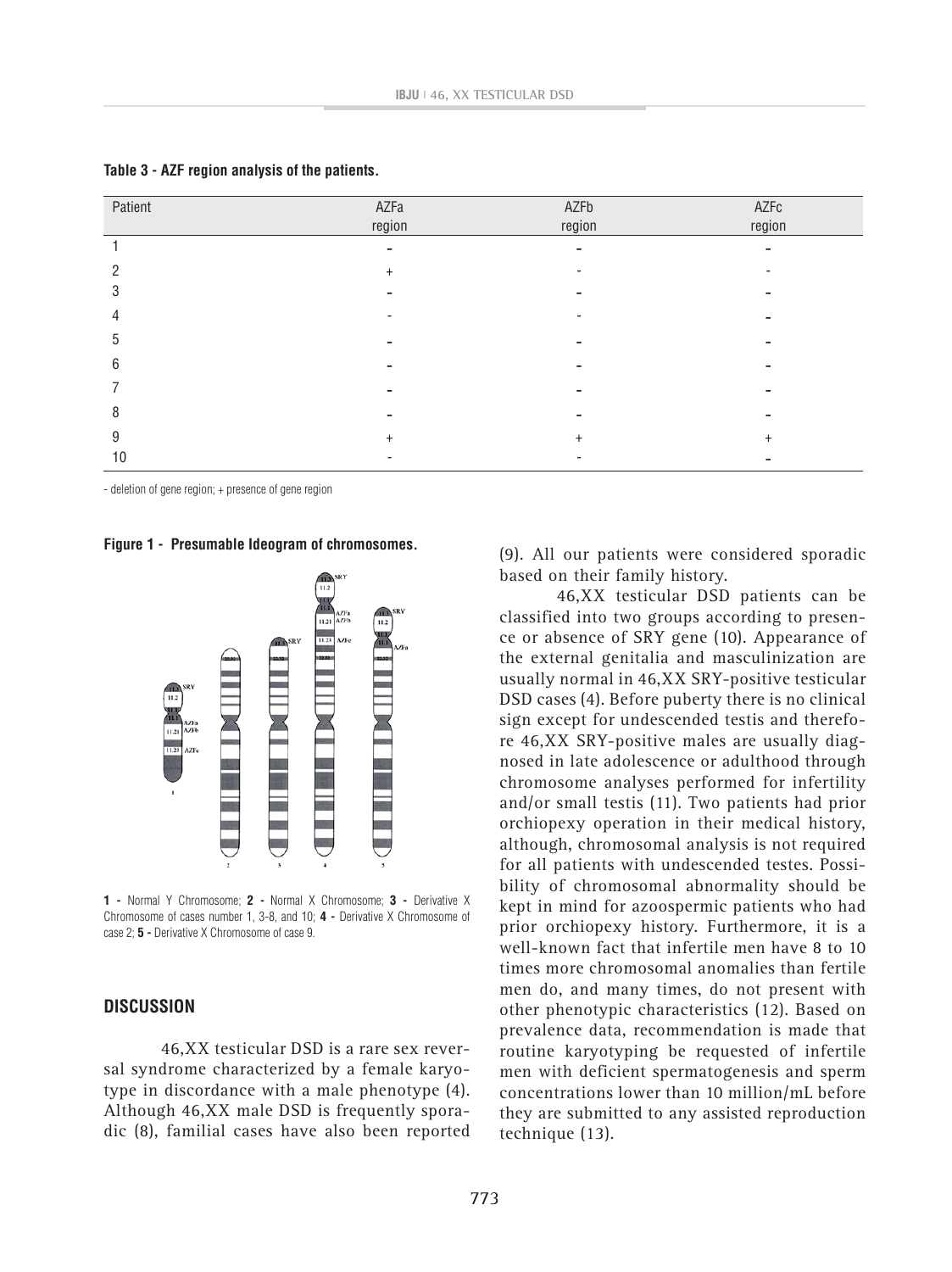Vorona et al. stated that 46,XX men tend to be shorter than men with Klinefelter syndrome (7). In a previous study, Y chromosome growth-control gene had a possible impact on growth (14). Mean body height was relatively lower than normal population in our cases. Absence of specific growth genes in the Y chromosome may have some effects for this situation.

Classical 46,XX testicular DSD have normal testosterone level and free testosterone level during adolescence, but may decrease in adulthood, leading to hypergonadotropic hypogonadism (15). Testicular volumes are usually lower than 5mL in these cases. While testis morphology is normal in infancy, hyalinization of the seminiferous tubules in early childhood causes loss of spermatogonia (16, 17). Gunes et al. showed hyalinization of the seminiferous tubules by testıcular biopsies of a patient with 46,XX testicular DSD (18). Low testicular volume and hypergonadotropic hypogonadism are constant findings in our patients. But testicular biopsies were not performed because these patients had no chance of bearing a child by assisted reproductive techniques.

Imaging of the pelvis is required to look for remnants of mullerian ducts that may cause morbidity in the form of repeated infections or hematuria and require surgical removal (19, 20). Differential diagnosis with other genetic conditions such as Persistent Mullerian Duct Syndrome in which virilization is achieved despite having low testosterone levels may be a challenging issue in some clinical presentations.

Recent epidemiologic studies have suggested that hypogonadal concentrations of TT are associated with an increased risk of fragility fracture (21, 22). Replacement therapies may protect these patients from bone fracture risk. Prior to initiating therapy, a baseline bone density scan should be performed to look for osteopenia or frank osteoporosis (23). Patients with a T score of <-1.0 would benefit from treatment with Vitamin D and calcium, bisphosphonates, or calcitonin, and require annual repeats of DEXA scan until results are normal (16). Our three patients had DEXA assay and all of them were assessed as osteopenic or osteoporotic. Bone mineral density measurements were absent in the records of our initial patients. We began to perform

these measurements and apply replacement therapies as our clinical experience increased. Important part of individuals with SRY-positive 46,XX testicular DSD are diagnosed at adulthood in infertility clinics. But testosterone replacement should be given to patients which have clinical and/or laboratory signs of androgen deficiency in puberty.

During genetic counselling, it was advised to patients that this report must not affect their life and they must continue to live as before. While explaining inheritance it was stated that SRY-positive 46,XX testicular DSD is generally not inherited because of infertility of patients and de novo occurrence of Y and X chromosome translocation. But as there is always possibility of paternal balanced translocation or gonadal mosaicism, chromosome analyses were advised to father and brothers.

In conclusion, chromosomal abnormalities such as SRY-positive 46,XX testicular DSD can be diagnosed in infertility clinics during infertility work-up. Although these patients had no chance of bearing a child, they should be protected from negative effects of testosterone deficiency by replacement therapies.

#### **CONFLICT OF INTEREST**

None declared.

### **REFERENCES**

- 1. Zenteno-Ruiz JC, Kofman-Alfaro S, Méndez JP. 46,XX sex reversal. Arch Med Res. 2001;32:559-66.
- 2. Delachapelle A, Hortling H, Miemi M, Wennstroem J. XX sex chromosomes in a human male. First case. Acta Med Scand. 1964;175:(Suppl 412):25-8.
- 3. Rego A, Margarit E, Estivill X, Regal M, García-Mayor RV. Development in a 46 XX boy with positive SRY gene. J Pediatr Endocrinol Metab. 1996;9:623-6.
- 4. Ergun-Longmire B, Vinci G, Alonso L, Matthew S, Tansil S, Lin-Su K, et al. Clinical, hormonal and cytogenetic evaluation of 46,XX males and review of the literature. J Pediatr Endocrinol Metab. 2005;18:739-48.
- 5. Anık A, Çatlı G, Abacı A, Böber E. 46,XX male disorder of sexual development:a case report. J Clin Res Pediatr Endocrinol. 2013;5:258-60.
- 6. Jain M, V V, Chaudhary I, Halder A. The Sertoli Cell Only Syndrome and Glaucoma in a Sex - Determining Region Y (SRY) Positive XX Infertile Male. J Clin Diagn Res. 2013;7:1457-9.